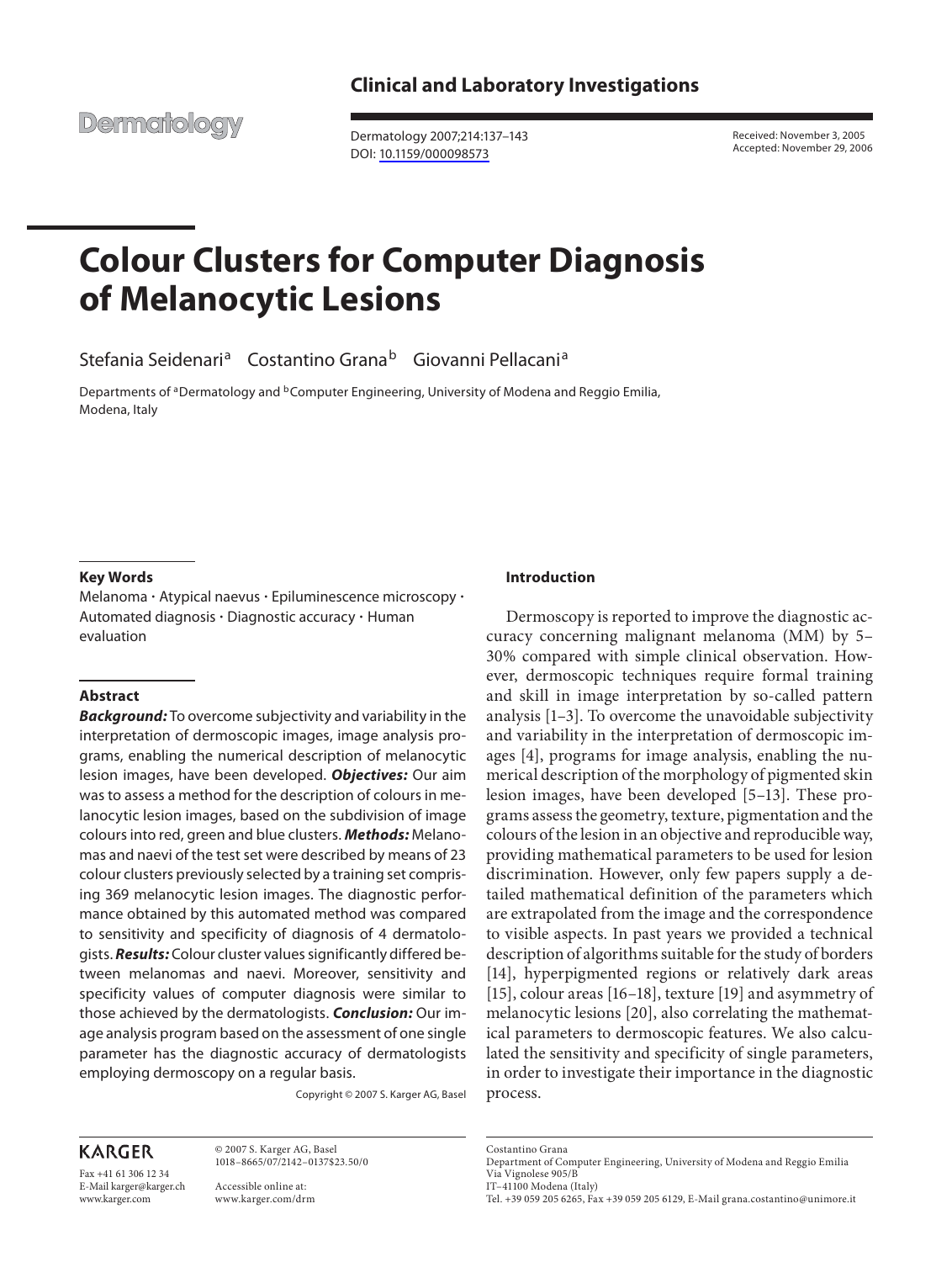We are now presenting a new method for the description of colours in melanocytic lesion images, based on the subdivision of image colours into RGB (red, green and blue) clusters, the selection of colour clusters characteristic of melanocytic lesion images of our database and the description of MM and naevus images by means of the distribution of 23 colour clusters. The aim of our study was to assess the importance of this single colour parameter on the process leading to the diagnosis of MM. To this aim, the diagnostic accuracy deriving from image elaboration by this single parameter was evaluated on a training set of 369 melanocytic lesion images and tested on 243 further lesion images. Since the diagnostic performance may depend on the difficulty degree of the image database, we compared the sensitivity and specificity of computer diagnosis with the performance of 4 dermatologists with a different degree of training and experience.

# **Materials and Methods**

#### *Image Database*

 The training set consisted in 369 melanocytic lesion images, of which 326 referred to naevi and 43 to consecutive MMs, whereas the test set comprised 200 naevi and 43 consecutive MMs. All lesions had been excised and had undergone histopathological examination. MMs of the test set included 8 in situ MMs; their mean thickness was 0.77 mm.

#### *Equipment and Image Acquisition System*

 For dermoscopic assessment we employed a digital epiluminescence microscope (Foto Finder, Teach Screen software GmbH, Bad Birnbach, Germany), which consists of a probe, comprising a CCD chip colour video camera with an integrated handle and optics for epiluminescence microscopy, a processing unit and a colour monitor. Optics are set in a removable conic structure with a cylindrical transparent spacer and contact plate at the end, and with 6 bright white LEDs, positioned at the bottom of the structure, for constant illumination of the viewing area. The digitized images offer a spatial resolution of 768  $\times$  576 pixels and 16 million colours. For epiluminescence observation, a drop of contact medium, such as alcohol in water solution, is applied between the contact plane and the skin, enabling the recognition of subsurface structures. The camera system is calibrated monthly on a set of colour patches with known colour properties (Gretag Machbet® Color Checker Chart), and the resulting colour profile is adjusted on the white test patch, between each patient examination, according to a well-defined procedure  $\overline{[21]}$ .

## *Image Analysis Program for Colour Assessment*

 Since colours perceived by the human observer are produced by a mixture of pixel values, we performed a summarized representation of colours by quantizing the colour space by means of a set of colour clusters. Each cluster is represented by a parallelepiped in the RGB colour space, oriented along the axes and described by its minimum and maximum RGB values. This simply means that since every pixel of an image is described by 3 different values, we will consider 2 colours being the same if their value falls in the same range for red, green and blue. As an example, if we want to split RGB values into 4 ranges (0–63, 63–127, 128–191, 192–255) the 2 colours (84,32,201) and (126,11,250) will fall in the same cluster.

 The first experiment performed on the training set employed a set of 512 uniformly distributed clusters, which corresponds to a 3 bits per channel description, i.e. 9 bits per pixel. After detection of the lesion border [14] , we calculated the colour histogram of the whole image population, by counting the number of lesion pixels inside each colour cluster. For image description only 134 of the 512 clusters were necessary. Subsequently, we compared the colour distribution of MMs and naevi by calculating the difference between the percent presence of each colour cluster. Twentythree colour clusters, which contributed to the overall distribution difference by more than 1%, were selected. These contained 88% of all lesion colours (fig. 1). For each lesion image the number of pixels belonging to each of the 23 clusters was computed. In order to avoid the influence of the lesion area (which is typically larger in MMs) on the final colour information, the cluster pixel values were divided by the lesion area.

#### *Dermatologists' Evaluation of Lesion Images*

 The images were evaluated by 4 clinicians with different skills in dermoscopy. One of these was employing dermoscopy on a regular basis, but he had not been involved in the collection of the image database considered in this study. The other 3 examiners were residents and had undergone a 6-month daily training on dermoscopy. The clinicians had no access to the clinical image or to clinical data, but only performed their diagnosis observing the dermoscopic images on a computer screen. Possible answers were: melanoma or non-melanoma.

#### *Comparison between Clinical Evaluation and Computer Assessment*

 Sensitivity and specificity of computer diagnosis and clinicians were compared.

#### *Statistics*

 For statistical analysis the SPSS statistical package (release 12.0, 2003; SPSS Inc., Chicago, Ill., USA) was used. As basic statistics, the average percentage of colour areas referring to clusters 1–23 within the lesion area and the percentage of lesions presenting different colour clusters in MM and naevus images belonging to the test set were calculated. The Mann-Whitney test was employed to check differences between colour cluster areas of MM and naevi, whereas the  $\chi^2$  test and Fisher exact test were used to assess differences in the proportions of MMs and naevi showing different colour clusters. A p value less than 0.05 was considered significant for each performed statistical test.

 To examine the discriminant power of our numerical parameters for differentiating between naevi and melanomas, discriminant analysis was performed on a training set comprising 326 naevi and 43 MMs. Discriminant analysis enables the identification of variables, which are important for distinction among the groups, and develops a procedure for group classification based on a score attribution. A linear combination of independent vari-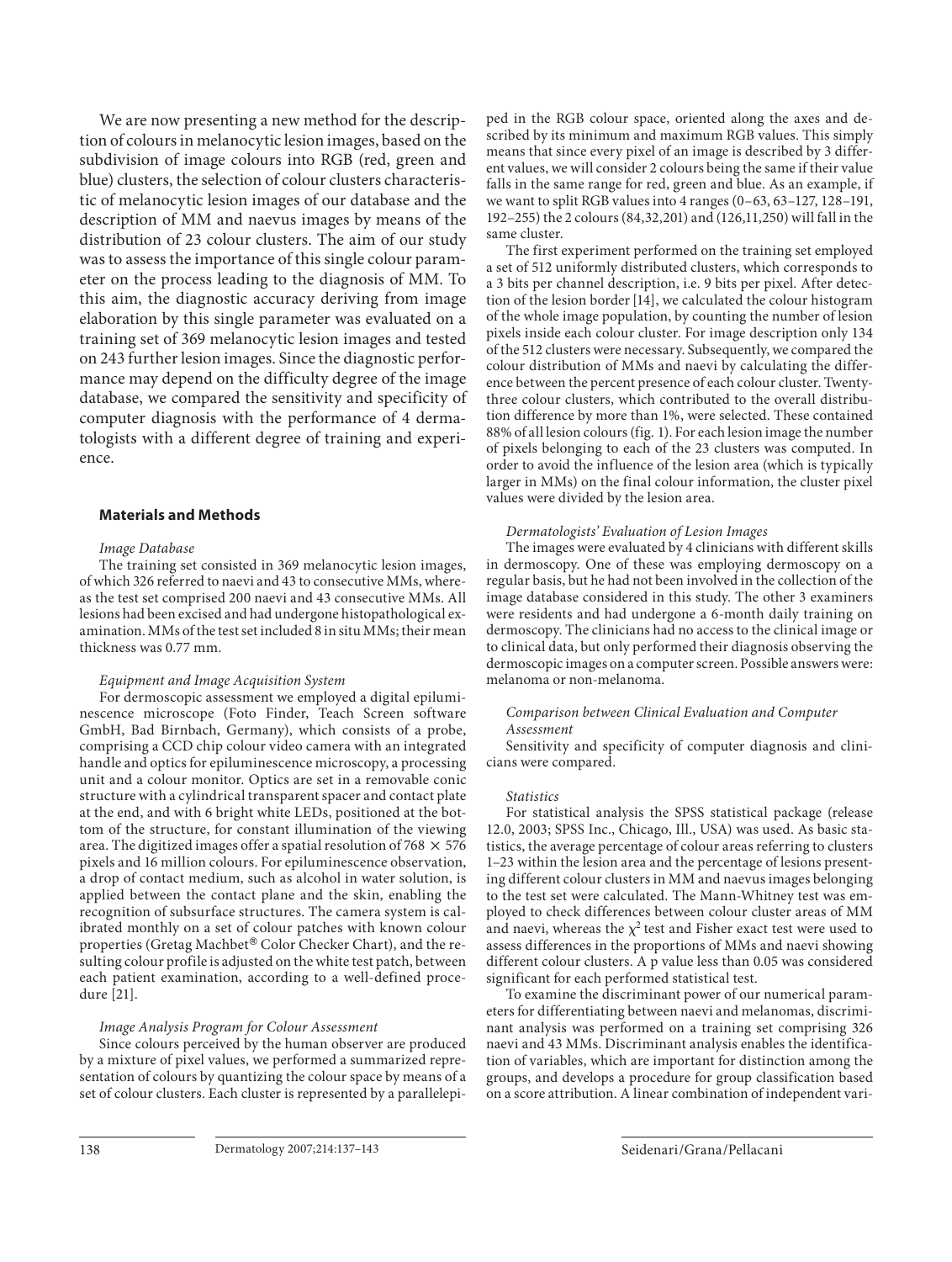

 **Fig. 1.** An MM and the corresponding colour areas. Almost all the image area is covered by the colour clusters selected by our method.

ables is formed and serves as a basis for assigning cases to groups. A D score, obtained for each lesion by the linear discriminant equation, is employed for the attribution of cases to groups. A receiver-operating characteristic analysis was performed to investigate the sensitivity and specificity of the discriminant equation on classification of melanocytic lesions belonging to the test set, comprising the 200 naevi and 43 MMs. Diagnostic accuracy was estimated by the ratio between the percentage of the sum of true positives and true negatives, and the total number of lesions, and was calculated for each threshold (D) value. The area under the curve, which represents an index of the overall discriminant power, and its 95% confidence interval were employed to estimate the likelihood of correctly classifying the lesions into benign and malignant.

#### **Results**

 All MM images were considered together, and the frequency of each colour in the melanoma population was calculated; the same calculation was performed on naevus images. The 23 colour clusters, showing the largest differences in the percent presence between the MM and naevus populations, were selected and are represented in figure 2. Table 1 lists maximum and minimum RGB values for each of the 23 clusters. Significant differences were observed between the presence of all the 23 colour clusters in the 2 populations of the training set.

 On the test set images, we applied the segmentation performed by means of the colour clusters selected on the training set, thus obtaining the values shown in table 2. Average percentage values of the lesion area occupied by different colour clusters in naevus and MM images showed significant differences for clusters indicated by the asterisks in table 2. Considering a colour cluster present in an image provided that more than half of the average covered area was present, the percentage of lesions presenting different clusters in MM and naevus images significantly differed for colour clusters 1, 3, 4, 7, 12, 19 and 23.

 The discriminant analysis procedure applied to the test set enabled the calculation of the area under the curve, which corresponded to a value of 0.810 (95% confidence interval = 0.731–0.888). Moreover, different discriminant analysis D score thresholds were considered, enabling a comparison between the dermatologists' sensitivity and specificity figures and those of the 1-parameter image analysis program. As shown in table 3, setting the D score thresholds to obtain the same sensitivity values achieved by the dermatologists, the corresponding computer specificity values were higher than those of observers No. 1 and 4, lower than that of No. 2 and equal to that of No. 3, whereas considering the same specificity values for the program and the dermatologists, computer sensitivity values were equal to those of 1 and 3, lower than that of 2 and higher in case 4.

Colour Clusters for Computer Diagnosis of Melanocytic Lesions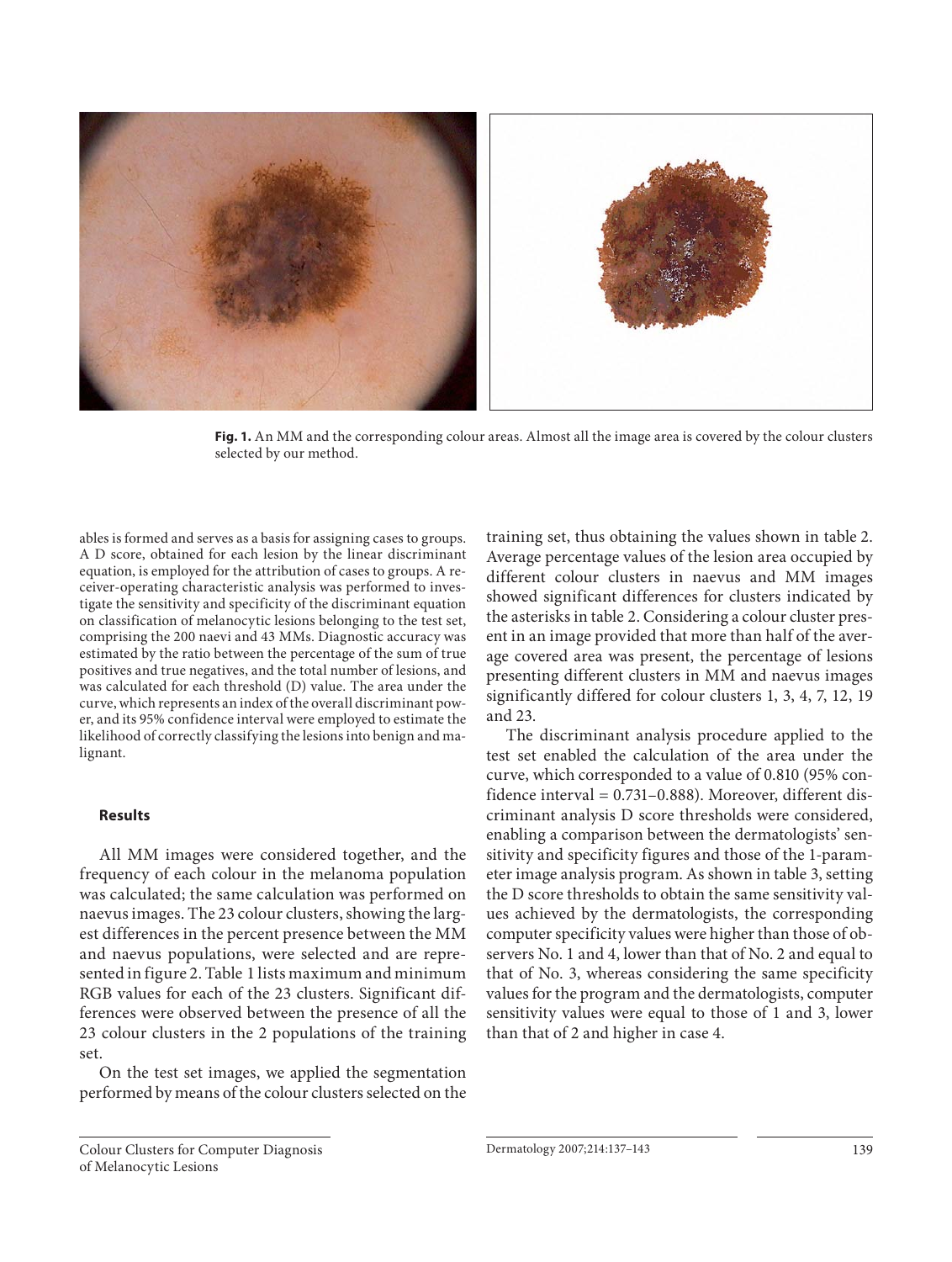

 **Fig. 2.** Histograms of the presence of the colours in MM (first bar of the pair) and naevus (second bar of the pair) images of the training set. All MM images were considered together, and the frequency of each colour was calculated; the same calculation was performed on naevus images.

 **Table 1.** Minimum and maximum RGB values of colours used for colour characterization, corresponding colours and percent contribution to the overall colour distribution difference in the training set

| Cluster        | $R_{min}$ | $G_{min}$    | $B_{\rm min}$ | $R_{\rm max}$ | $G_{max}$ | $B_{\rm max}$ | Difference, % |
|----------------|-----------|--------------|---------------|---------------|-----------|---------------|---------------|
| $\mathbf{1}$   | 128       | 64           | 32            | 159           | 95        | 63            | 16.57         |
| $\overline{2}$ | 32        | $\mathbf{0}$ | $\mathbf{0}$  | 63            | 31        | 31            | 7.48          |
| 3              | 32        | 32           | 32            | 63            | 63        | 63            | 6.62          |
| $\overline{4}$ | 160       | 96           | 64            | 191           | 127       | 95            | 6.07          |
| 5              | 96        | 64           | 64            | 127           | 95        | 95            | 5.65          |
| 6              | 128       | 96           | 64            | 159           | 127       | 95            | 5.04          |
| 7              | 160       | 96           | 32            | 191           | 127       | 63            | 4.61          |
| 8              | 64        | 32           | $\mathbf{0}$  | 95            | 63        | 31            | 4.26          |
| 9              | 64        | 32           | 32            | 95            | 63        | 63            | 3.58          |
| 10             | 160       | 128          | 96            | 191           | 159       | 127           | 3.42          |
| 11             | 96        | 32           | $\mathbf{0}$  | 127           | 63        | 31            | 3.05          |
| 12             | 32        | 32           | $\mathbf{0}$  | 63            | 63        | 31            | 2.98          |
| 13             | 128       | 96           | 96            | 159           | 127       | 127           | 2.68          |
| 14             | 160       | 64           | 32            | 191           | 95        | 63            | 2.61          |
| 15             | 160       | 96           | 96            | 191           | 127       | 127           | 2.27          |
| 16             | 128       | 64           | 64            | 159           | 95        | 95            | 2.24          |
| 17             | 96        | 32           | 32            | 127           | 63        | 63            | 2.02          |
| 18             | 192       | 96           | 96            | 223           | 127       | 127           | 1.50          |
| 19             | 224       | 160          | 128           | 255           | 191       | 159           | 1.19          |
| 20             | 192       | 128          | 64            | 223           | 159       | 95            | 1.12          |
| 21             | 128       | 64           | $\mathbf{0}$  | 159           | 95        | 31            | 1.08          |
| 22             | 96        | 64           | 32            | 127           | 95        | 63            | 1.07          |
| 23             | 64        | 64           | 64            | 95            | 95        | 95            | 1.06          |

Colour clusters are listed in the order of values referring to the percent contribution to the overall colour distribution difference.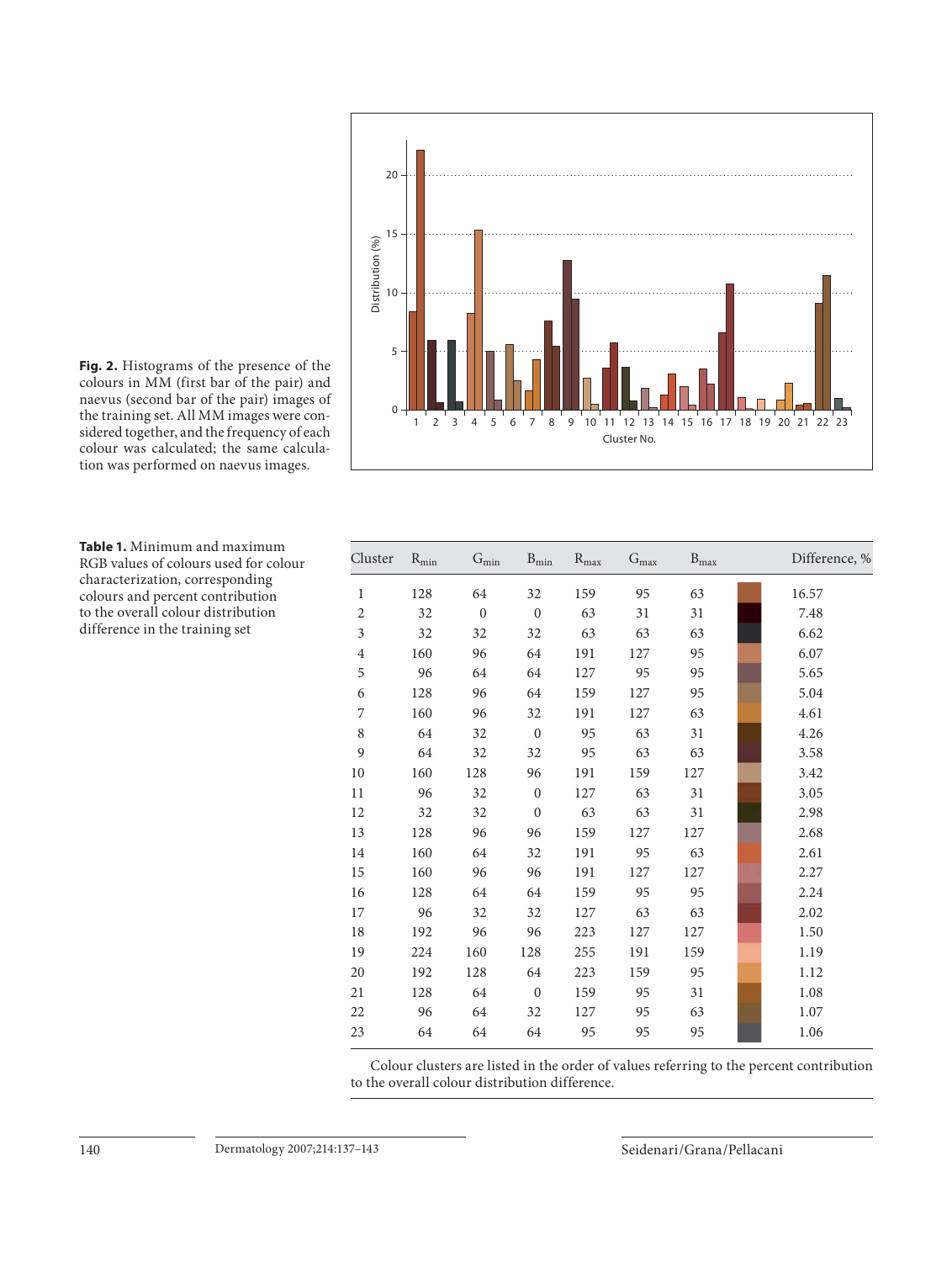**Table 2.** Test set values

| Cluster                 | Colour<br>area of MMs | Colour<br>area of naevi | <b>MMs</b><br>$\frac{0}{0}$ | Naevi<br>$\frac{0}{0}$ |
|-------------------------|-----------------------|-------------------------|-----------------------------|------------------------|
| 1                       | $10.04*$              | 20.78                   | $53.49*$                    | 76.50                  |
| $\overline{2}$          | $4.21*$               | 0.52                    | 25.58                       | 15.50                  |
| $\overline{3}$          | $4.58*$               | 0.78                    | $27.91*$                    | 13.00                  |
| $\overline{\mathbf{4}}$ | $7.84*$               | 14.21                   | $37.21*$                    | 59.00                  |
| 5                       | $3.54*$               | 0.71                    | 32.56                       | 19.50                  |
| 6                       | 3.32                  | 2.22                    | 41.86                       | 44.00                  |
| 7                       | $2.03*$               | 5.02                    | $30.23*$                    | 49.50                  |
| 8                       | 6.16                  | 4.76                    | 41.86                       | 38.00                  |
| 9                       | $12.07*$              | 8.16                    | 53.49                       | 39.50                  |
| 10                      | 1.79                  | 0.44                    | 16.28                       | 22.50                  |
| 11                      | $3.73*$               | 5.33                    | 39.53                       | 49.00                  |
| 12                      | $2.77*$               | 0.64                    | 34.88*                      | 19.50                  |
| 13                      | $0.95*$               | 0.31                    | 25.58                       | 4.00                   |
| 14                      | $1.41*$               | 2.83                    | 30.23                       | 42.50                  |
| 15                      | 1.88                  | 0.30                    | 30.23                       | 26.00                  |
| 16                      | 3.07                  | 1.79                    | 39.53                       | 48.50                  |
| 17                      | 7.07                  | 9.52                    | 53.49                       | 63.00                  |
| 18                      | 0.87                  | 0.06                    | 16.28                       | 13.50                  |
| 19                      | 0.72                  | 0.02                    | $4.65*$                     | 20.50                  |
| 20                      | $0.72*$               | 2.73                    | 13.95                       | 29.00                  |
| 21                      | $0.55*$               | 0.68                    | 25.58                       | 35.00                  |
| 22                      | 8.85                  | 9.84                    | 58.14                       | 60.50                  |
| 23                      | $0.69*$               | 0.11                    | $23.26*$                    | 7.50                   |
|                         |                       |                         |                             |                        |

 $*$  p < 0.05: values found significant by the statistical analysis. Average percentage of colour areas referring to clusters 1-23 within the lesion area (colour area) and percentage of lesions presenting different colours in MM and naevus images belonging to the test set. The colour is considered present in an image only if more than half of the average covered area is present.

## **Discussion**

 The assessment of colours is essential for MM diagnosis, both for pattern analysis on dermoscopic images and when employing semiquantitative methods. A blue, red or white colour component is more often present in MMs compared with naevi [16]. Therefore, the detection of these colours within an image may have great diagnostic importance. Moreover, malignant lesions frequently show more than 3 colours, whereas in naevi, 3 or less than 3 colours are usually observed [22] . With the ABCD rule for dermoscopy, the C score, attributed on the basis of the total number of colours of the lesion, contributes approximately to 30% of the final score [1]. According to the Menzies method, the presence of 5–6 colours represents a positive feature for MM diagnosis, whereas a single colour enables the exclusion of the diagnosis of MM [23] .

 **Table 3.** Sensitivity (number of MMs correctly identified) and specificity (number of naevi correctly identified) values obtained by the 4 dermatologists and the computer by setting different threshold levels on the discriminant analysis D score

|                   | TP | <b>FP</b> | TN  | <b>FN</b> |      | Sensitivity Specificity |
|-------------------|----|-----------|-----|-----------|------|-------------------------|
| Observer          |    |           |     |           |      |                         |
| 1                 | 29 | 35        | 165 | 14        | 67.4 | 82.5                    |
| $\overline{2}$    | 34 | 69        | 131 | 9         | 79.1 | 65.5                    |
| 3                 | 28 | 30        | 170 | 15        | 65.1 | 85.0                    |
| 4                 | 27 | 50        | 150 | 16        | 62.8 | 75.0                    |
| D score threshold |    |           |     |           |      |                         |
| 0.37              | 29 | 33        | 167 | 14        | 67.4 | 83.5                    |
| $-0.054$          | 34 | 76        | 124 | 9         | 79.1 | 62.5                    |
| 0.4               | 28 | 30        | 170 | 15        | 65.1 | 85.0                    |
| 0.49              | 27 | 29        | 171 | 16        | 62.8 | 85.5                    |
| 0.35              | 29 | 35        | 165 | 14        | 67.4 | 82.5                    |
| $-0.013$          | 33 | 69        | 131 | 10        | 76.7 | 65.5                    |
| 0.64              | 28 | 30        | 170 | 15        | 65.1 | 85.0                    |
| 0.15              | 30 | 50        | 150 | 13        | 69.8 | 75.0                    |

 $TP = True$  positive;  $FP = false$  positive;  $TN = true$  negative; FN = false negative.

Finally, according to the new 7-point check list, the presence of some colour structures, such as grey-blue areas and regression or scar-like depigmentation, appears relevant for melanoma diagnosis [24] .

 Due to its diagnostic importance, the analysis of lesion colours has been undertaken by many research groups. One of the most common approaches is to derive basic statistics of colour properties in RGB or other colour spaces. Mean, standard deviation and other simple measures are computed for colours occurring in the lesion and in the surrounding skin, providing colour-related quantitative parameters for subsequent lesion classification [9, 11, 12, 25-30].

According to Binder et al. [10], the number and range of different colours in a reduced colour model represent one of the most important variables for automatic classification. RGB average decile and quartile values were employed by us and were included in the equation for discriminant analysis classification [9, 11]. The image analysis program employed by Rubegni et al. [31] evaluates colour islands including extension and imbalance of so-called peripheral dark regions, i.e. dark, green, green dominant, blue-grey and transition areas. The same group found that 3 variables related to a multicomponent pattern (RGB multicomponent) were significant for differentiating in situ melanomas and atypical naevi [12] .

Dermatology 2007;214:137-143 141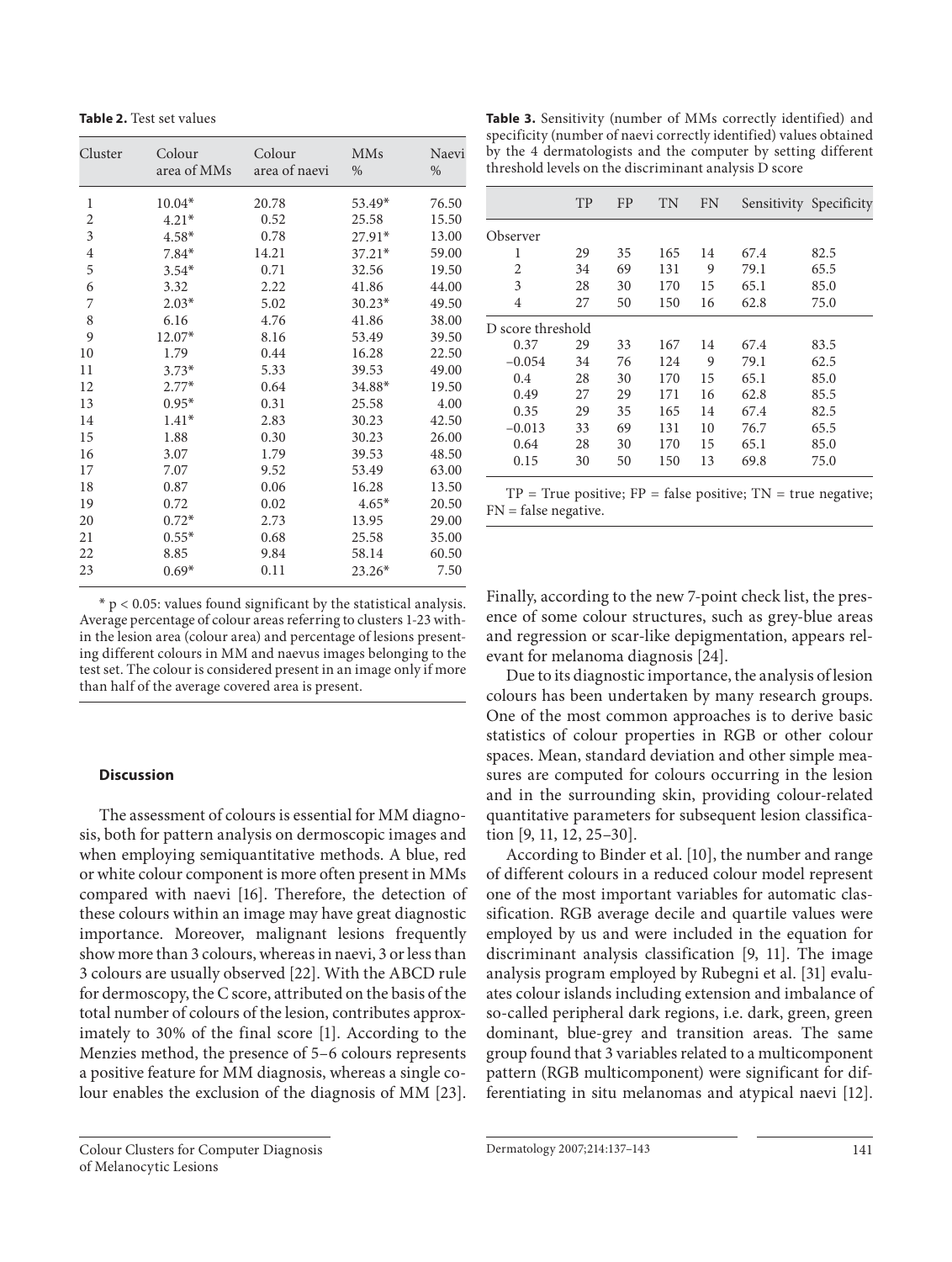Day and Barbour [32] employed a colour variance parameter in the L\*a\*b\* colour space proposed by Umbaugh et al. [33]. The final feature was relative chromaticity green, a feature measuring the average colour difference between the skin and the lesion. This feature had previously been used by Ercal et al. [25] . Ganster et al. [29] considered minimum, maximum, average and variance of the intensity and hue channels, and also 15 significant colours obtained by the median cut colour quantization algorithm of Heckbert [34] .

 In a previous study on automated image evaluation, we employed a colour palette, formed by manually chosen colour patches, put together on a visual basis to form colour groups, permitting a description of the 6 main melanocytic lesion colours (black, grey-blue, white, dark brown, tan and red) [16]. The method enabled us to objectively document that the number of colours is higher in MMs with respect to naevi, and that black, white and blue-grey are more frequently observable in the former. Moreover, the correlation between clinical and computer evaluation of the colours was excellent indicating that this colour assessment method is a valuable tool for diagnosis. Subsequently, the extension and distribution of different colour areas in naevi and MMs were described by means of parameters correlated to the clinical concepts of regularity and homogeneity [17, 18]. In particular, asymmetry and inhomogeneity of black areas were typical of melanomas, whereas the regular distribution of dark areas (black or dark brown), usually located centrally and surrounded by a homogeneous light brown ring, was more frequently found in naevi. White colour areas appeared characteristic of malignant lesions, and were larger and more unevenly distributed with respect to naevi. The grey-blue component was observed more frequently in MMs compared to naevi and was also more extended and aggregated in the former.

 In this study we propose a further method for the description of colours in melanocytic lesion images, based on image segmentation employing colour clusters. Since colours perceived by the human observer are produced by a mixture of pixel values, we performed a summarized representation of colours by subdividing the colour space into colour clusters, i.e. parallelepipeds in the RGB colour space, comprising a set of RGB values. When comparing the colour distribution of MMs and naevi, we found significant differences in the presence of these colour clusters in the 2 populations. Furthermore, the discriminant analysis procedure applied to the image test set evidenced an area-under-the-curve value corresponding to an acceptable diagnostic accuracy. Our image database was evaluated by 4 dermatologists employing dermoscopy on a regular basis. Sensitivity and specificity values achieved by these evaluators characterize our image database as being composed of difficult to diagnose images; thus, it enables the evaluation of the diagnostic potential of our 1-parameter program. When setting the discriminant analysis D score thresholds to obtain the same sensitivity and specificity values achieved by the dermatologists, the corresponding sensitivity and specificity computer values were better in 3 cases, equal in 2 and worse in 2.

 It is generally accepted that the greater the number of dermoscopic features, presumably secondary to local growth abnormalities, the greater the possibility of melanoma [1, 23, 24]. Thus, when evaluating the diagnostic performance of this automated method, one should consider that in this setting lesion colours were assessed by the program as the only parameter for diagnosis, and that the diagnosis deriving from the evaluation of this single parameter was compared to the diagnostic accuracy of clinicians, who had access to the whole lesion image. Moreover, our program provides the assessment of colours regardless of lesion size, which may influence the diagnostic performance as a fundamental determinant of diagnosis, both on a dermoscopic and an automated basis [30]. Of course, the practical value of an automated diagnosis which allows 63–79% sensitivity and 62–85% specificity is quite low, but it can provide another significant tool for a completely automated system which will have the task to merge the information coming from different automatic techniques.

 In conclusion, our image analysis program based on the assessment of 1 single parameter (colour clusters) has the diagnostic accuracy of dermatologists employing dermoscopy on a regular basis, and this both demonstrates the validity of our method and points at the diagnostic importance of colour assessment in the diagnosis of MM.